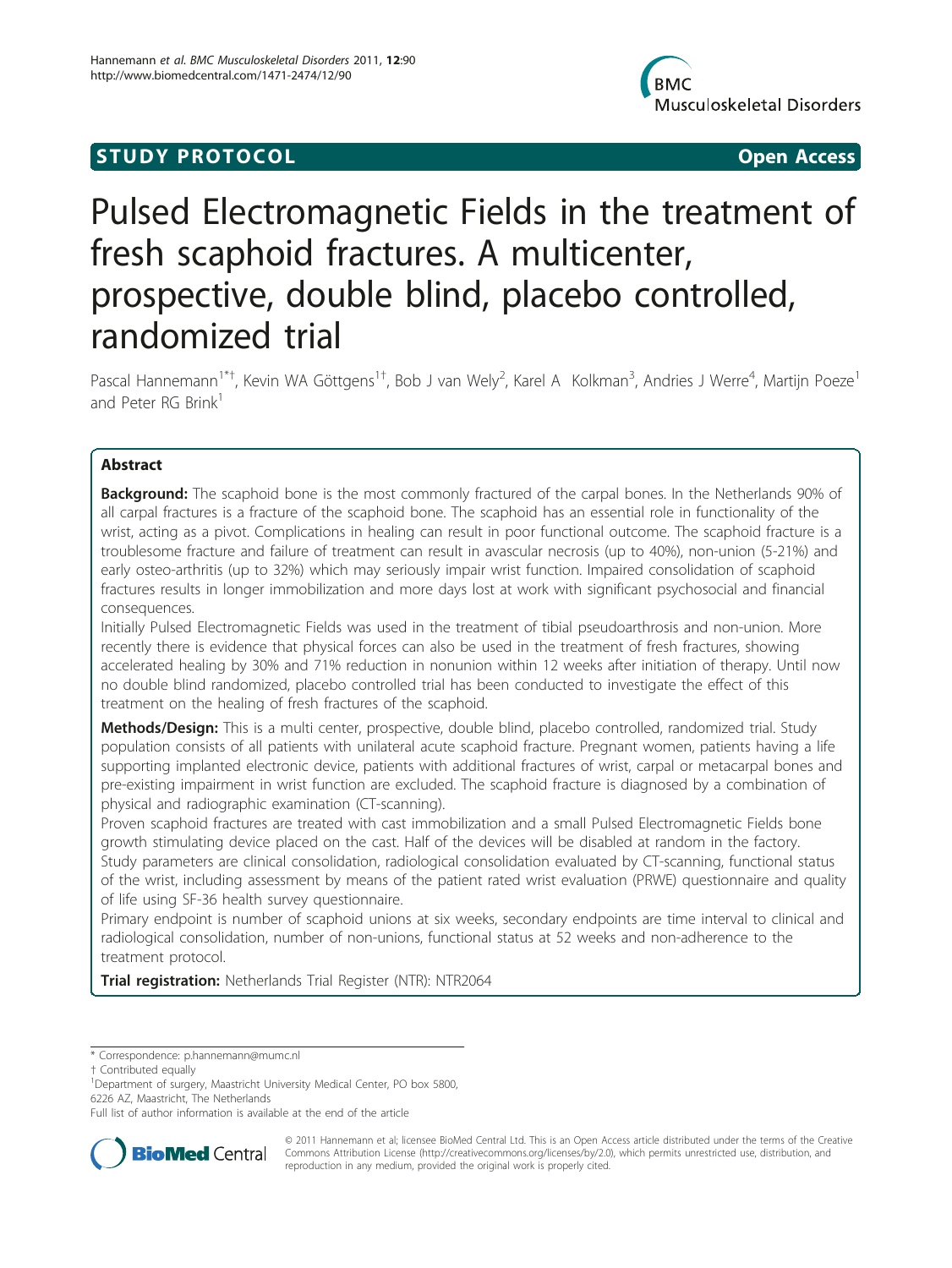# Background

Fractures of the scaphoid, which is the most commonly fractured of the carpal bones, represent 2-6% of all fractures and typically occur in young, active patients aged 15 to 40 [[1](#page-6-0)]. In the Netherlands 90% of all carpal fractures is a fracture of the scaphoid bone. Exact incidence is unknown, but in the Netherlands 21.000 scaphoid fractures are suspected and subsequently treated as such each year [[2,3](#page-6-0)]. Probably 15 to 20% represent real fractures [\[4](#page-6-0)].

The scaphoid bone articulates with 5 surrounding bones in the wrist and therefore has an essential role in functionality of the wrist, acting as a pivot. Treatment of scaphoid fractures can be very troublesome and failure can result in avascular necrosis (up to 40%), non-union of the fracture (up to 21%) and subsequently early osteo-arthritis (up to 32%) [[1,5-7\]](#page-6-0). In dislocated fractures complication rates are even higher [[8\]](#page-6-0). Part of the explanation for this high incidence of avascular necrosis can be found in the special blood supply of the scaphoid bone. Branches of the radial artery enter the os scaphoideus dorsally, thus supplying the bone from distal to proximal. Therefore fractures of the mid or distal third of the scaphoid can result in avascular necrosis of the proximal part of the bone. Non-union is defined as the absence of healing at four to six months after injury. This may be due to delay in treatment, inadequate immobilization, localization of the fracture, instability due to displacement of the fracture fragments or combination with ligamentous injury of the carpus. All these conditions are responsible for severe impairment in wrist function and even permanent disability. Studies have shown that untreated non-unions of the scaphoid will lead to osteo-arthritis in 75% of all cases within 6-9 years and even up to 100% in 10 years, usually leading to permanent disability [\[9](#page-6-0)]. Therefore, treatment failure may have severe socio-economical consequences.

In addition impaired consolidation of scaphoid fractures results in longer immobilization and loss of function. Since the patient population consists mainly of young, productive people, prolonged immobilization and function loss leads to more days of lost at work with again more economical and social consequences. Studies showed that even uncomplicated healing leads to a mean employment interruption of 155 days. In case of complicated healing conditions like non-union of the fracture, the median period of disability is even 296 days [[10](#page-6-0)].

Current treatment strategies are unable to deal with this problem. The number of complications following conventional treatment, being immobilization in a cast is, as mentioned before, quite high and surgery is generally performed only if complications in healing occur. Results of operative treatment are variable [[11](#page-6-0)] and furthermore operative treatment for complicated healing of scaphoid fractures (e.g. delayed or non-union) is often initiated in a late phase, most often months after the fracture occurred, which again can have severe socio-economical consequences [[10\]](#page-6-0).

The exact incidence of scaphoid fractures in the Netherlands is difficult to estimate. On the one hand, literature indicates that approximately 24.000 carpal fractures (of which 21.000 scaphoid fractures) are being suspected [[1-3\]](#page-6-0). On the other hand, the estimated incidence of true scaphoid fractures is 35 per year in a hospital with an adherence of 250.000 people. Furthermore, literature suggests that true incidence among suspected fractures of the scaphoid is around 15 to 20% [[4,12,13\]](#page-6-0). On a national level, this would indicate that the total number of diagnosed scaphoid fractures amounts to approximately 3.000. Previous studies showed that even uncomplicated healing leads to a mean employment interruption of 155 days or 22 weeks [\[10](#page-6-0)]. The hypothesis is that the use of PEMF can shorten this duration by 30 percent [[14\]](#page-6-0). If we assume that 25% of all scaphoid fractures could be treated with PEMF, then this would lead to an increase in total treatment costs of 750  $(25\% \text{ of } 3.000) * \text{\textsterling}1.250 \text{ (costs of PEMF)} = \text{\textsterling}937.500.$ 

Still, from a societal perspective, the use of PEMF could potentially lead to a decrease in workdays lost of 750 (25% of 3.000)\* 46 days (30% of 155 days) = 34.500 days. If we calculate the costs of these workdays lost by using the friction cost method, then this reduction could potentially lead to cost-savings of 34.500 \*  $€303.21$ (cost per day of work lost based on the average of the productivity costs per hour as reported in Oostenbrink et al [[15](#page-6-0)] assuming a work day of 8 hours) \* 0.8 (correction factor) =  $€8.368.596$ 

Physical forces used in fracture healing are direct current, Pulsed Electromagnetic Fields (PEMF) and ultrasound. An important hypothesis in the application of physical forces on fracture sites is that strain-generated electrical potentials may be a regulatory signal for cellular processes of bone formation [[16](#page-6-0)]. Inductively-coupled electromagnetic fields have been used in medicine since 1974 [\[17](#page-6-0)]. Several studies showed that physical forces stimulate osteogenesis, in that callus was formed around the cathode [\[5,18](#page-6-0)]. The first double-blind study of application of PEMF was on fractures with delayed union of the tibia, which showed a significantly better healing rate than the control group [\[19](#page-6-0)]. In non-union scaphoid fractures Bora et al reported a 71% reduction in non-union within twelve weeks after initiating the electrical stimulation [\[20](#page-6-0)]. Later this rather invasive method was replaced by PEMF, a non-invasive technique.

Several clinical trials have been conducted to test whether physical forces can also be used in treating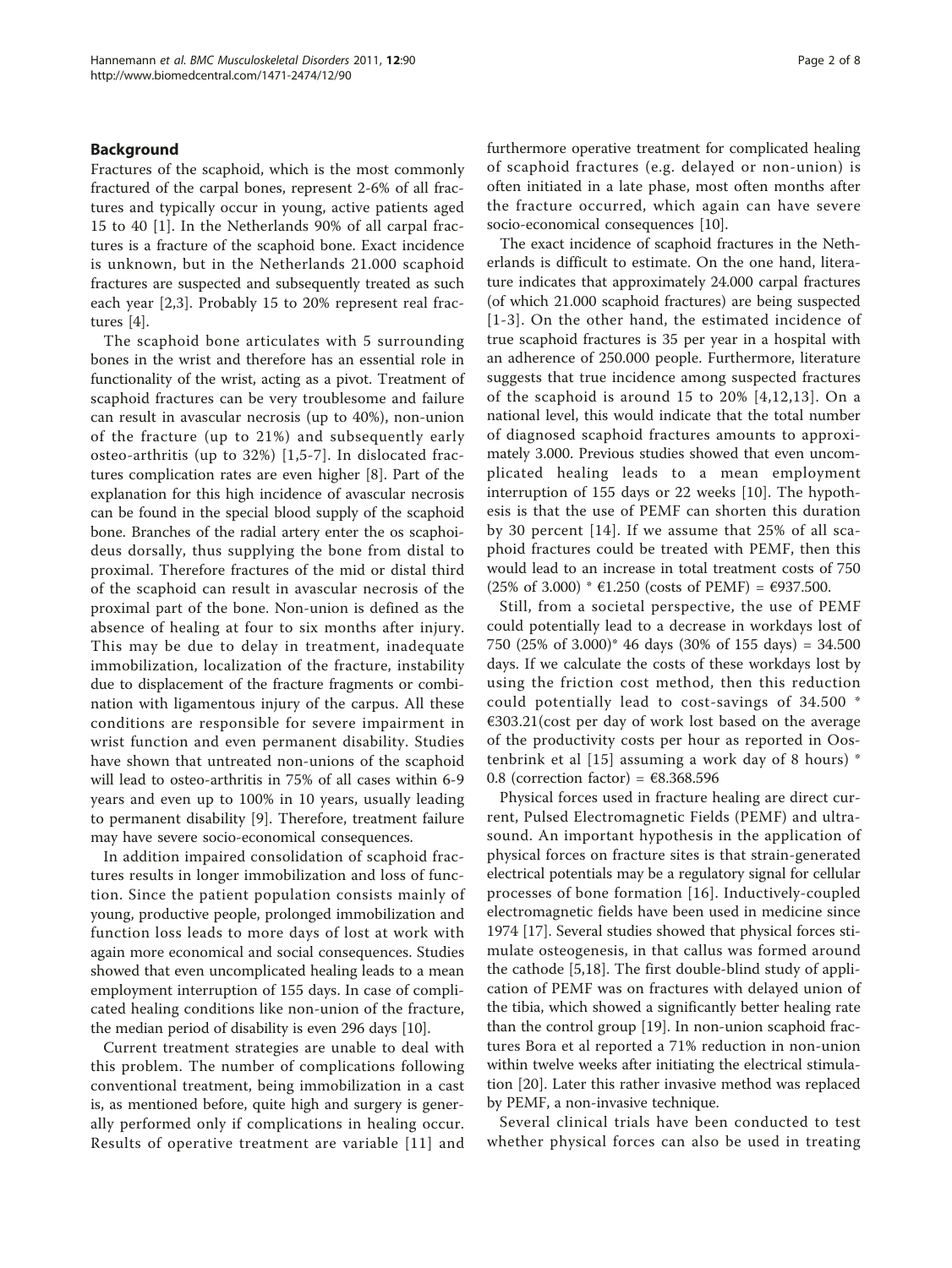fresh fractures [[21](#page-6-0),[22\]](#page-6-0). The use of pulsed electromagnetic fields (PEMF) in the treatment of ununited tibial fractures is a promising non-invasive technique which may offer an effective alternative to surgery [\[23](#page-6-0)]. However, its effect has never been investigated in fresh scaphoid fractures, although there is evidence that treatment of fresh scaphoid fractures by physical forces (ultra sound) accelerates healing by 30% [\[14](#page-6-0)].

We therefore want to investigate whether the use of PEMF in fresh scaphoid fractures accelerates consolidation and reduces the incidence of disabling wrist conditions like scaphoid non-union or osteonecrosis. When considering the patient group, influence of sex, age or cultural background on healing of scaphoid fractures has never been reported. Relating to patient compliance, a non-published pilot study using the PEMF device showed good patient compliance with a drop out percentage of less than 10%.

This study is the first double blind randomized, placebo controlled trial to investigate the effect of pulsed electromagnetic fields on the healing of fresh fractures of the scaphoid and investigate the effects of this treatment on consolidation and complications of treatment.

The aim of our study is therefore:

1. To determine whether the use of bone-growth stimulation by means of pulsed electromagnetic fields in acute scaphoid fractures will accelerate healing both clinically and radiologically.

Consequences of accelerated consolidation on time off work and social well-being will also be investigated.

2. To determine whether the use of PEMF in acute scaphoid fractures will decrease the incidence of nonunions and avascular necrosis of the scaphoid and therefore the number of secondary surgical interventions. The association of mal-union and non-union of the scaphoid fracture with clinical outcome will also be investigated.

3. To investigate the effect of PEMF in acute scaphoid fractures on functional outcome

4. To investigate the potential cost-effectiveness of PEMF from a societal perspective when compared with care as usual.

# Methods/Design

This is a multi center, double blind, randomized, placebo-controlled trial. Four centers will participate in this trial, investigating the effect of pulsed electromagnetic fields on union of fresh scaphoid fractures.

The estimated effect of the investigated intervention is as described previously. All unilateral scaphoid fractures, types A1, A2, B1, B2 and B3 (all stable and unstable acute fractures except the dislocated and comminuted ones according to the Herbert classification) will be included [[24\]](#page-6-0).

Exclusion criteria are pregnancy, presence of a lifesupporting implanted electronical device, additional fractures of wrist, carpal or metacarpal bones and preexisting impairment in wrist function. If necessary, pregnancy will be excluded by means of testing. Study parameters are radiological consolidation, clinical consolidation, quality of life, functional outcome and non-union of the fracture. Primary endpoint is radiological proof of union of the scaphoid fracture at six weeks after initiation of the electromagnetic stimulation. Secondary endpoints are radiological and clinical consolidation at 24 weeks (non-union), 52 weeks and functional outcome and quality of life at 52 weeks. Furthermore adherence to the treatment protocol will be checked. The choice for the primary endpoint is based on previous data from studies from Mayr [[14](#page-6-0)], Heckman [[21\]](#page-6-0) and Kristiansen [\[22\]](#page-6-0) where significant acceleration of healing in acute (scaphoid) fractures was based on data collected at six weeks after initiation of stimulation.

Trabecular bridging (CT sign confirming fracture healing) at six weeks showed 81% fracture healing in the group with stimulated fractures versus 55% in the control group [[14](#page-6-0)].

If a power analysis is conducted on base of this information, a group of about 54 patients in each group is needed. (Type alpha error 0.05, type beta error 0.20, outcome intervention group 81%, outcome control group 55%, calculated drop out 15%). Taking the estimated incidence into account, a total study group of 100 to 110 patients should be included within a period of 12-24 months, among 4 medical centers with an adherence of about 1.5 million people. Secondary endpoints are important because long-term consequences of delayed or complicated healing can be reliably predicted at 52 weeks.

All patients suspected of having an acute scaphoid fracture will be treated with cast immobilization. Presence of a scaphoid fracture is diagnosed by a combination of physical and radiographic examination. Previous studies showed that conventional radiographic examination is inadequate in diagnosing a possible occult scaphoid fracture. (Immediately after injury, up to 65% of scaphoid fractures remain radiographically occult with conventional radiographic examination.) [\[25](#page-6-0),[26\]](#page-6-0) Therefore, if no apparent fracture line is seen on the initial Xrays, a CT scan will be performed within 3 to 8 days to confirm the diagnosis. Criteria for a bone fracture on (multidetector) CT images are the presence of a sharp lucent line within the trabecular bone pattern, a break in the continuity of the cortex, a sharp step in the cortex, or a dislocation of bone fragments. Multidetector CT has an unusually high acuratesse in detecting scaphoid fractures, resulting in up to 95% sensitivity and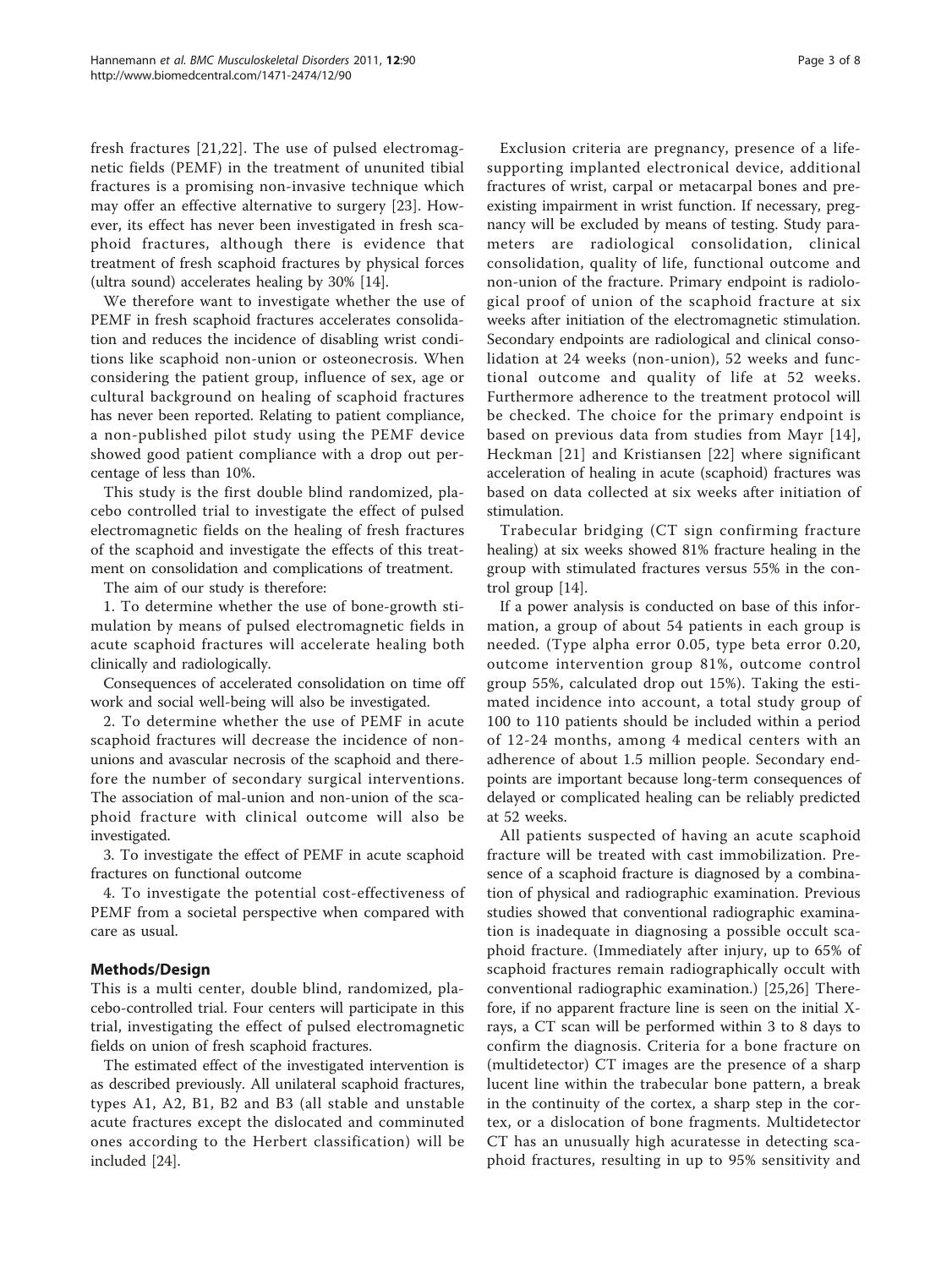100% specificity for the identification of cortical involvement of scaphoid fractures [[26,27](#page-6-0)]. Herbert's classification of scaphoid fractures will be used [\[28](#page-6-0)]. The criteria mentioned earlier will determine in- or exclusion from the trial.

The small PEMF device (supplied by commercial support) will be placed on the cast within five days after diagnosing the fracture and will be applied for 24 hours a day continuously. Dependent on fracture consolidation, the device will be removed after six to twelve weeks. The cast will be a lower arm cast with the first metacarpal bone and both phalanges immobilized. Since the position of the thumb and the hand have no adverse effect on the displacement of the fracture or it's consolidation, this neutral plaster is chosen [\[29,30](#page-6-0)].

Half of the PEMF devices will be disabled at random in the factory. These disabled devices will give outward signs of normal function but will not generate a signal. The investigators will be unaware of the device's functionality. The patients will not be able to determine whether the device is working or not. At study completion, device serial numbers will be used to determine which patients received a working device. The company supplying the PEMF-devices will have no knowledge of patient outcome. Follow up will take place at six, nine, twelve, twenty-four and fifty-two weeks after diagnosis of the fractured scaphoid. At these times the cast will be removed and physical and radiological examination will be performed to determine fracture consolidation. Physical examination includes investigating 4 separate items. The first item is presence of pain on local pressure on the anatomic snuffbox (ASB). The ASB is defined as the groove between the tendons of extensor pollicis longus on the ulnar side and extensor pollicis brevis and abductor pollicis longus on the radial side. Tenderness is elicited by digital pressure in the floor of this groove. Sensitivity of this test is 100%, yet its specificity is low (9%) [[31\]](#page-6-0). Some studies however, report a specificity of up to 57% when testing specifically for tubercle tenderness [[32](#page-6-0)]. The second item to be tested is tenderness with longitudinal compression of the scaphoid; tenderness is elicited by clasping the extended, mid-abducted thumb between the examiner's thumb and index finger and pressing towards the scaphoid. In some studies a specificity up to 80% is reported for this test [\[33\]](#page-6-0).

The third item to be tested is wrist movement. Wrist movement is defined as the range of motion the wrist can make in dorsal flexion, palmar flexion, radial and ulnar deviation. These movements are recorded in degrees. The sum of these degrees is expressed as a percentage of that of the opposite wrist to take individual variation into account [[34\]](#page-6-0). A loss of more than 25% of wrist movement is considered to be significant [[35\]](#page-6-0). Last, grip strength is measured with help of a JAMAR dynamometer. Grip strength of both the injured and the non-injured site will be tested. All tests will be compared with the opposite unaffected side.

Since standard X-rays are unreliable in determining the degree of consolidation, additional CT-scans will be performed in the follow up after 6 weeks, 12 weeks, 24 weeks and 52 weeks. Quantification of fracture healing with the CT scan is based on formation of callus along the fracture and trabecular ridging [[36\]](#page-6-0). The CT scan at 6 weeks will be important for determining the portion of fractures rapidly healed and determining outcome for the primary endpoint. The CT scan at 12 weeks is important for establishing the portion of patients with a scaphoid fracture showing signs of delayed (and eventually non-) union. The CT-scan at 52 weeks is particularly important for 2 reasons. First of all identification of delayed unions (longer than 4 months) can be confirmed. Secondly, if consolidation was established before, it can be checked at later follow up dates if that conclusion wasn't premature and the fractures are in fact healed. Former studies have pointed out that follow up may reveal non-unions whereas the fracture was considered to be consolidated before [[37](#page-6-0)]. When the fracture has both clinically and radiologically consolidated the plaster will be removed. If the fracture has not consolidated; a new plaster will be made. The timing of the removal of the plaster can vary between six or twelve weeks. Only patients who need immobilization of the fracture (not consolidated fractures) will have a PEMF device on them, for in clinically and radiographically consolidated patients there is no need for further treatment. All patients will receive the same follow up, as described above. If the fracture is not consolidated after twelve weeks, at physical or radiographic examination, yet the patient has no pain, the treatment is finished. If the patient has got pain, he will get a removable splint.

In addition to the physical and radiographic examination, patients will be required to fill in a questionnaire: a SF health survey 36. The SF36 questionnaire appears to be a valid and reliable instrument to measure pain and psychosocial well-being [\[38](#page-7-0)]. This will be done after inclusion in the trial, before applying the PEMF device, at 6,9,12,24 and at 52 weeks. For assessment of functional deficit, disability and pain level, the Patient Rated Wrist Evaluation (PRWE) will be used. The PRWE is an easy 15-item questionnaire designed to measure wrist pain and disability in activities of daily living. The PRWE allows patients to rate their levels of wrist pain and disability.

Studies showed that the total PRWE's score's reliability was excellent over both the short term (2-7 days) and the long term (1 year) [\[39](#page-7-0)]. Patients will be asked to fill out this questionnaire at 6,9,12,24 and 52 weeks after inclusion.

Follow up will end 52 weeks after inclusion (Figure [1\)](#page-4-0).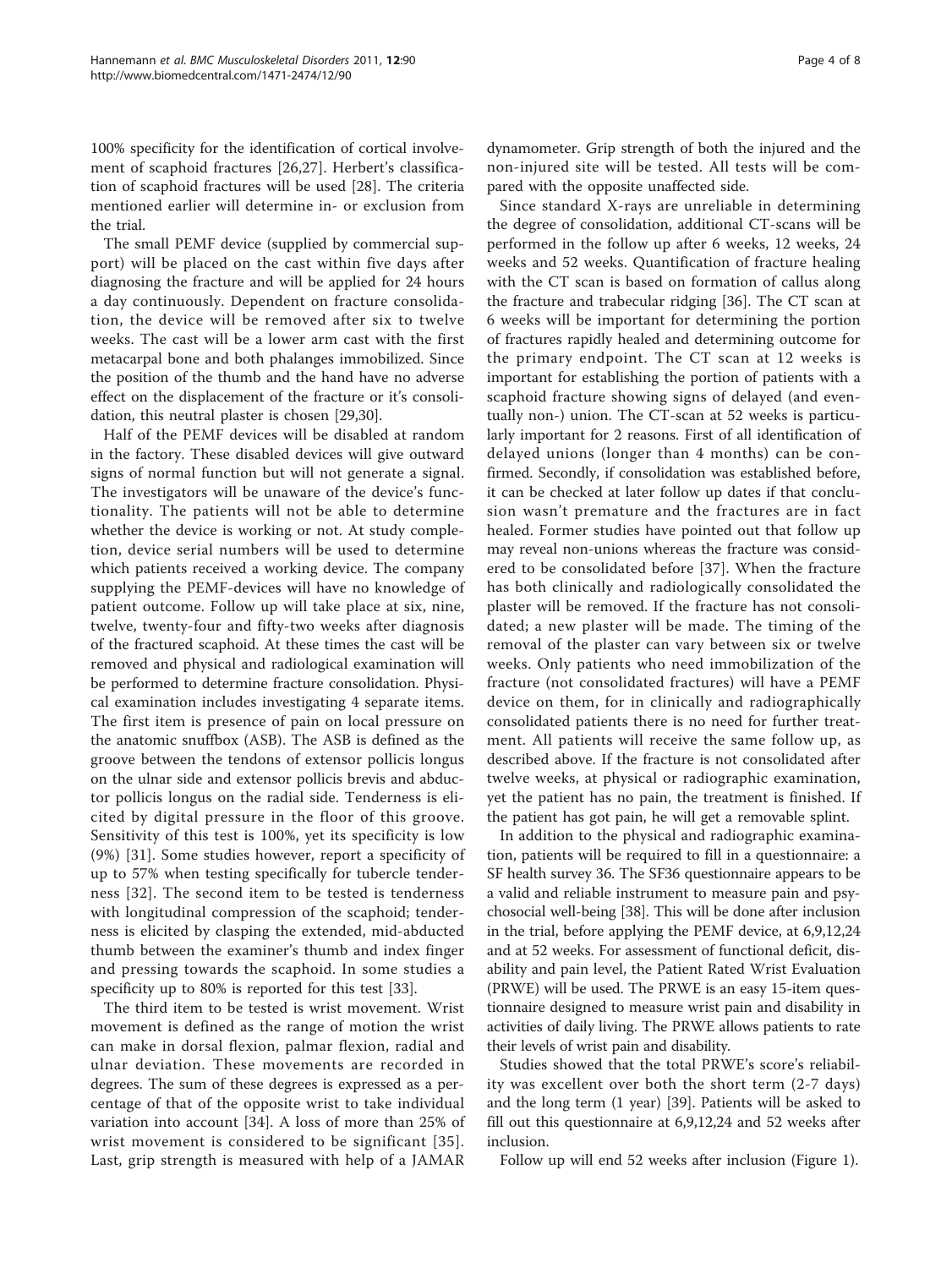<span id="page-4-0"></span>

We have not conducted preliminary studies on this subject. Yet there is sufficient literature available proving the effectiveness of this intervention, as mentioned before. There is however some experience with the use of pulsed electromagnetic fields in the treatment of

scaphoid fractures in the medical centers in Arnhem, Nijmegen and Hoorn. Considering the hospital in Hoorn, with an adherence of 175.000 patients, pulsed electromagnetic fields-treatment of 13 patients within a period of 9 months has taken place. In Nijmegen, where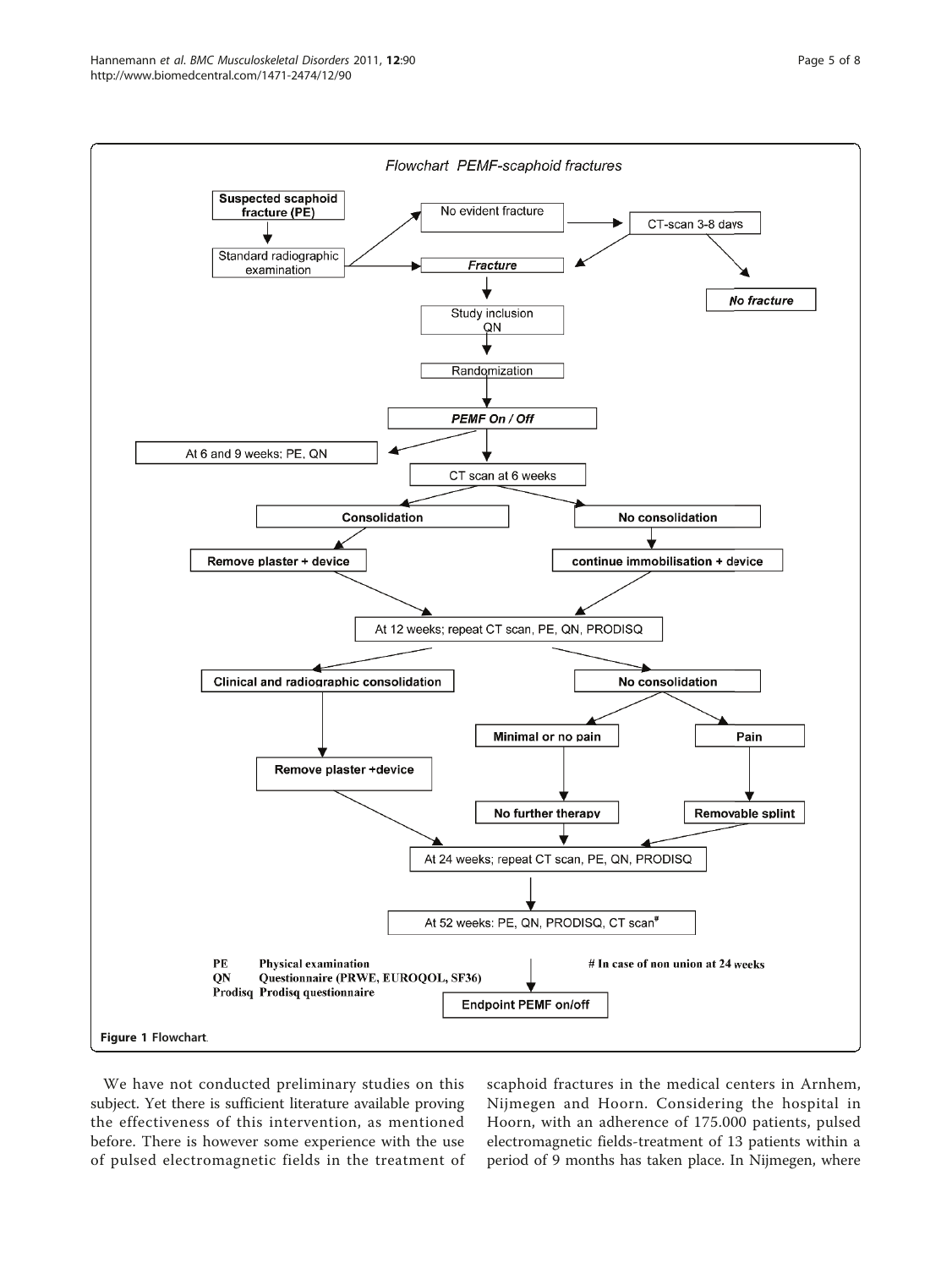the participating hospital has an adherence of 275.000 patients, 37 patients with a scaphoid fracture were initially treated with PEMF within a period of 2 years. So concerning the quantitative feasibility of this study, if we extrapolate these numbers to the total region of 4 hospitals with an adherence of around 1.5 million patients, we suspect that inclusion of 100 patients within a period of 1 year should be possible.

Concerning the practical feasibility of the study, the device will be attached to the plaster with additional soft cast after the transducer coil has been applied on the skin above the fracture site. The patient cannot move or displace the device. Pilot studies using the PEMF device for the same indication have confirmed that most patients do not experience any inconvenience because of the device. No adverse effects of PEMF have been recorded. So no limitations are expected concerning the feasibility of the intervention.

The research question for the economic evaluation is:

Is the use of PEMF for fresh scaphoid fractures potentially cost-effective when compared with care as usual from a societal point of view?

The economic evaluation will include both a costeffectiveness analysis and a cost-utility analysis from a societal perspective. For the cost-effectiveness analysis, the incremental cost-effectiveness ratio (ICER) will be calculated and expressed as the incremental costs per consolidation (see power-analysis). This means that the difference in total treatment costs between the intervention group and care as usual will be divided by their difference in effectiveness (i.e. consolidation). In addition, for the cost-utility analysis, the incremental costs per Quality Adjusted Life Years will be calculated. For this purpose, the health states of the SF36, a questionnaire developed to measure health related quality of life, will be converted to utilities.

# Regarding cost-analysis

Resource use of the following cost-categories will be measured:

Within health care: control visits, X-ray, CT-scan, emergency visits, costs of the intervention (i.e. device). Outside health care: productivity loss, travel costs. The total number of workdays lost will be measured by using modules of the PRODISQ, Productivity and Disease Questionnaire at baseline, 12, 24 and 52 weeks [[40](#page-7-0)]. The costs of productivity loss will be calculated by means of the friction cost method, based on the average standardized wages per hour. The friction cost method takes into account the time, which is needed to replace a sick employee in order to restore the production at the original level [[15\]](#page-6-0). Similar to the clinical study, the time horizon for the economic evaluation will be from the moment of inclusion until 12 months follow-up. Within the context of this study, no costs occur after one year, therefore discounting will not be applied. Total treatment costs will be calculated by multiplying volumes of use with the costs per unit. Unit costs will be derived from the hospital financial department or the Dutch guidelines for cost-calculation [\[15\]](#page-6-0) Indirect costs (in this case general hospital overhead) will be allocated to the direct costs as an overall percentage, in accordance with the Dutch guidelines for cost calculation.

## Regarding the analysis

Data will be analyzed according to the intention-to-treat principle. Confidence intervals surrounding the mean differential costs will be calculated by the bootstrap method. This method estimates the sampling distribution of a statistic with replacement from original data [[41](#page-7-0)] In addition, bootstrap analysis will also be used to quantify the uncertainty surrounding the incremental cost-effectiveness ratio (ICER) [[42](#page-7-0)].

Results of this analysis will be presented in cost-effectiveness planes and acceptability curves. A cost-effectiveness plane is a graphical presentation of four situations or quadrants in which additional costs and additional health outcome effects of a new therapy are compared to care as usual. The acceptability curve shows the probability of a new therapy being more cost-effective than the usual treatments for various threshold values, i.e. the maximum amount society is willing to pay.

## Regarding patient outcome analysis

As described above, the primary outcome for the costeffectiveness analysis will be the number of consolidated fractures. In addition, the outcome for the costutility analysis will be QALY, based on the scores of the SF-36. The SF-36 is developed to measure general health related quality of life [\[43\]](#page-7-0). The survey consists of 36 items and questions, which present respondents with choices about their perception of health over the last week. The following dimensions are included; physical functioning, role limitations due to physical problems, bodily pain, general health, vitality, social functioning, role limitations due to emotional problems and mental health. The scores from the SF-36 can be converted to utilities and hence to QALY's by using the scoring model as developed by Brazier J et al. [[44\]](#page-7-0)

## Ethics and consent

The study protocol conforms to the Helskinki Declaration and to local legislation. The local medical ethics committee [[45](#page-7-0)] reviewed and approved the study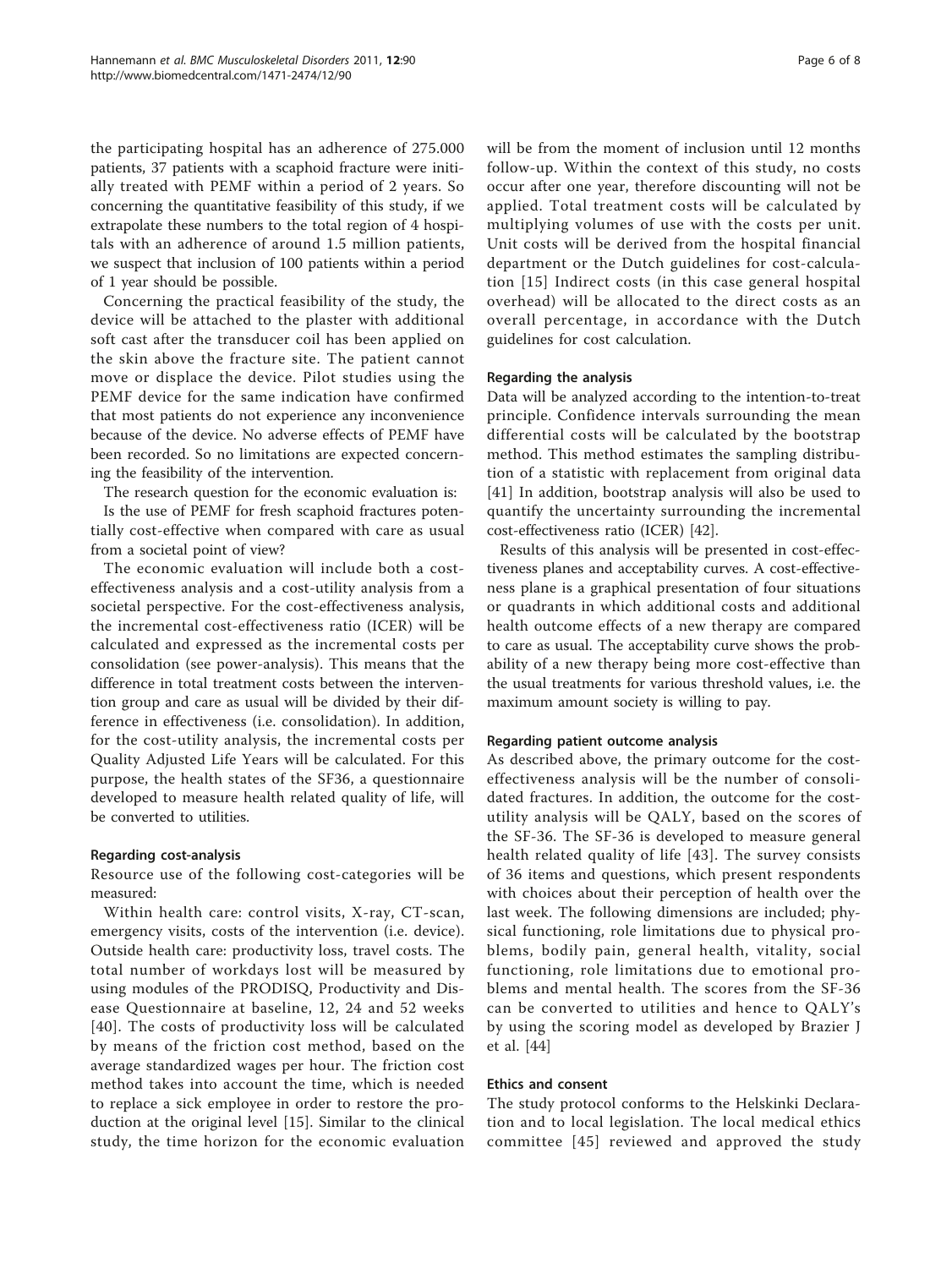# <span id="page-6-0"></span>protocol. All patients have to provide written informed consent before participation in the study.

#### Acknowledgements

The studied is funded by ZonMW foundation. ZonMW documentation listed in dossier number 80-82305-97-10006, project number 171001004. ZonMW did not have a role in study design, collection of data, analysis, interpretation of data, writing of the manuscript or in the decision to submit the manuscript for publication.

#### Author details

<sup>1</sup>Department of surgery, Maastricht University Medical Center, PO box 5800, 6226 AZ, Maastricht, The Netherlands. <sup>2</sup>Department of surgery, Radboud University Nijmegen Medical Center, Geert Groteplein zuid 10, 6525 GA, Nijmegen, The Netherlands. <sup>3</sup>Department of surgery, Rijnstate Hospital, Alysis Group, Wagnerlaan55, 6815 AD, Arnhem, The Netherlands. <sup>4</sup>Department of surgery, Canisius Wilhelmina Hospital, Weg door Jonkerbos 100, 6532 SZ, Nijmegen, The Netherlands.

#### Authors' contributions

PH designed the present study protocol, and drafted and revised the manuscript, and is the main study coordinator. KWAG drafted and revised the manuscript for publication and participated in the statistical design of the study. BJW participated in designing the original study protocol and participates in the coordination of the study, and revised to manuscript. KAK participated in designing the original study protocol and participates in the coordination of the study, and revised the manuscript. AJW participated in designing the study and participates in the coordination of the study, and revised the manuscript. MP set up the statistical design of the study and revised the manuscript. PRGB revised the study protocol and manuscript. All authors read and approved the final manuscript.

#### Competing interests

The authors declare that they have no competing interests.

#### Received: 30 March 2011 Accepted: 6 May 2011 Published: 6 May 2011

#### References

- 1. Tiel-van Buul MM, van Beek EJ, Broekhuizen AH, Bakker AJ, Bos KE, van Royen EA: [Radiography and scintigraphy of suspected scaphoid fracture.](http://www.ncbi.nlm.nih.gov/pubmed/8421037?dopt=Abstract) [A long-term study in 160 patients.](http://www.ncbi.nlm.nih.gov/pubmed/8421037?dopt=Abstract) J Bone Joint Surg Br 1993, 75:61-65.
- 2. Beeres FJ, Rhemrev SJ, Hogervorst M, den Hollander P, Jukema GN: [\[Scaphoid fractures: diagnosis and therapy\].](http://www.ncbi.nlm.nih.gov/pubmed/17471775?dopt=Abstract) Nederlands tijdschrift voor geneeskunde 2007, 151:742-747.
- 3. Tiel-van Buul MM, Roolker W, Broekhuizen AH, Van Beek EJ: [The diagnostic](http://www.ncbi.nlm.nih.gov/pubmed/9196618?dopt=Abstract) [management of suspected scaphoid fracture.](http://www.ncbi.nlm.nih.gov/pubmed/9196618?dopt=Abstract) Injury 1997, 28:1-8.
- Jenkins PJ, Slade K, Huntley JS, Robinson CM: [A comparative analysis of](http://www.ncbi.nlm.nih.gov/pubmed/18541243?dopt=Abstract) [the accuracy, diagnostic uncertainty and cost of imaging modalities in](http://www.ncbi.nlm.nih.gov/pubmed/18541243?dopt=Abstract) [suspected scaphoid fractures.](http://www.ncbi.nlm.nih.gov/pubmed/18541243?dopt=Abstract) *Injury* 2008, 39:768-774.
- 5. Divelbiss BJ, Adams BD: [Electrical and ultrasound stimulation for scaphoid](http://www.ncbi.nlm.nih.gov/pubmed/11775480?dopt=Abstract) [fractures.](http://www.ncbi.nlm.nih.gov/pubmed/11775480?dopt=Abstract) Hand Clin 2001, 17:697-701, x-xi.
- Rajagopalan BM, Squire DS, Samuels LO: [Results of Herbert-screw fixation](http://www.ncbi.nlm.nih.gov/pubmed/9973053?dopt=Abstract) [with bone-grafting for the treatment of nonunion of the scaphoid.](http://www.ncbi.nlm.nih.gov/pubmed/9973053?dopt=Abstract) J Bone Joint Surg Am 1999, 81:48-52.
- 7. Raudasoja L, Rawlins M, Kallio P, Vasenius J: [Conservative treatment of](http://www.ncbi.nlm.nih.gov/pubmed/10661826?dopt=Abstract) [scaphoid fractures: a follow up study.](http://www.ncbi.nlm.nih.gov/pubmed/10661826?dopt=Abstract) Ann Chir Gynaecol 1999, 88:289-293.
- 8. Szabo RM, Manske D: Displaced fractures of the scaphoid. Clin Orthop Relat Res 1988, 30-38.
- 9. Inoue G, Sakuma M: [The natural history of scaphoid non-union.](http://www.ncbi.nlm.nih.gov/pubmed/8775701?dopt=Abstract) [Radiographical and clinical analysis in 102 cases.](http://www.ncbi.nlm.nih.gov/pubmed/8775701?dopt=Abstract) Arch Orthop Trauma Surg 1996, 115:1-4.
- 10. van der Molen AB, Groothoff JW, Visser GJ, Robinson PH, Eisma WH: [Time](http://www.ncbi.nlm.nih.gov/pubmed/10372775?dopt=Abstract) [off work due to scaphoid fractures and other carpal injuries in The](http://www.ncbi.nlm.nih.gov/pubmed/10372775?dopt=Abstract) [Netherlands in the period 1990 to 1993.](http://www.ncbi.nlm.nih.gov/pubmed/10372775?dopt=Abstract) J Hand Surg Br 1999, 24:193-198.
- 11. Kozin SH: [Incidence, mechanism, and natural history of scaphoid](http://www.ncbi.nlm.nih.gov/pubmed/11775464?dopt=Abstract) [fractures.](http://www.ncbi.nlm.nih.gov/pubmed/11775464?dopt=Abstract) Hand Clin 2001, 17:515-524.
- Murphy D, Eisenhauer M: [The utility of a bone scan in the diagnosis of](http://www.ncbi.nlm.nih.gov/pubmed/7989702?dopt=Abstract) [clinical scaphoid fracture.](http://www.ncbi.nlm.nih.gov/pubmed/7989702?dopt=Abstract) J Emerg Med 1994, 12:709-712.
- 13. Nguyen O, Chaudhry S, Sloan R, Bhoora I, Willard C: [The clinical scaphoid](http://www.ncbi.nlm.nih.gov/pubmed/18598597?dopt=Abstract) [fracture: early computed tomography as a practical approach.](http://www.ncbi.nlm.nih.gov/pubmed/18598597?dopt=Abstract) Ann R Coll Surg Engl 2008, 90:488-491.
- 14. Mayr E, Rudzki MM, Rudzki M, Borchardt B, Hausser H, Ruter A: [\[Does low](http://www.ncbi.nlm.nih.gov/pubmed/10857066?dopt=Abstract) [intensity, pulsed ultrasound speed healing of scaphoid fractures?\].](http://www.ncbi.nlm.nih.gov/pubmed/10857066?dopt=Abstract) Handchir Mikrochir Plast Chir 2000, 32:115-122.
- 15. Oostenbrink JB, Bouwmans CAM, Koopmanschap MA, Rutten FFH: The Dutch manual for costing in economic evaluations Amstelveen: Dutch Health Insurance Board; 2004.
- 16. Nelson FR, Brighton CT, Ryaby J, Simon BJ, Nielson JH, Lorich DG, Bolander M, Seelig J: [Use of physical forces in bone healing.](http://www.ncbi.nlm.nih.gov/pubmed/14565756?dopt=Abstract) J Am Acad Orthop Surg 2003, 11:344-354.
- 17. Frey AH: [Differential biologic effects of pulsed and continuous](http://www.ncbi.nlm.nih.gov/pubmed/4613239?dopt=Abstract) [electromagnetic fields and mechanisms of effect.](http://www.ncbi.nlm.nih.gov/pubmed/4613239?dopt=Abstract) Ann N Y Acad Sci 1974, 238:273-279.
- 18. Nolte PA, van der Krans A, Patka P, Janssen IM, Ryaby JP, Albers GH: [Low](http://www.ncbi.nlm.nih.gov/pubmed/11586161?dopt=Abstract)[intensity pulsed ultrasound in the treatment of nonunions.](http://www.ncbi.nlm.nih.gov/pubmed/11586161?dopt=Abstract) J Trauma 2001, 51:693-702; discussion 702-693.
- 19. Sharrard WJ: [A double-blind trial of pulsed electromagnetic fields for](http://www.ncbi.nlm.nih.gov/pubmed/2187877?dopt=Abstract) [delayed union of tibial fractures.](http://www.ncbi.nlm.nih.gov/pubmed/2187877?dopt=Abstract) J Bone Joint Sura Br 1990, 72:347-355.
- 20. Bora FW, Osterman AL, Brighton CT: The electrical treatment of scaphoid nonunion. Clin Orthop Relat Res 1981, 33-38.
- 21. Heckman JD, Ryaby JP, McCabe J, Frey JJ, Kilcoyne RF: [Acceleration of](http://www.ncbi.nlm.nih.gov/pubmed/8288661?dopt=Abstract) [tibial fracture-healing by non-invasive, low-intensity pulsed ultrasound.](http://www.ncbi.nlm.nih.gov/pubmed/8288661?dopt=Abstract) J Bone Joint Surg Am 1994, 76:26-34.
- 22. Kristiansen TK, Ryaby JP, McCabe J, Frey JJ, Roe LR: [Accelerated healing of](http://www.ncbi.nlm.nih.gov/pubmed/9234872?dopt=Abstract) [distal radial fractures with the use of specific, low-intensity ultrasound. A](http://www.ncbi.nlm.nih.gov/pubmed/9234872?dopt=Abstract) [multicenter, prospective, randomized, double-blind, placebo-controlled](http://www.ncbi.nlm.nih.gov/pubmed/9234872?dopt=Abstract) [study.](http://www.ncbi.nlm.nih.gov/pubmed/9234872?dopt=Abstract) J Bone Joint Surg Am 1997, 79:961-973.
- 23. Gossling HR, Bernstein RA, Abbott J: [Treatment of ununited tibial](http://www.ncbi.nlm.nih.gov/pubmed/1608864?dopt=Abstract) [fractures: a comparison of surgery and pulsed electromagnetic fields](http://www.ncbi.nlm.nih.gov/pubmed/1608864?dopt=Abstract) [\(PEMF\).](http://www.ncbi.nlm.nih.gov/pubmed/1608864?dopt=Abstract) Orthopedics 1992, 15:711-719.
- 24. Herbert TJ, Fisher WE: [Management of the fractured scaphoid using a](http://www.ncbi.nlm.nih.gov/pubmed/6693468?dopt=Abstract) [new bone screw.](http://www.ncbi.nlm.nih.gov/pubmed/6693468?dopt=Abstract) J Bone Joint Surg Br 1984, 66:114-123.
- 25. Breitenseher MJ, Gaebler C: [Trauma of the wrist.](http://www.ncbi.nlm.nih.gov/pubmed/9283841?dopt=Abstract) Eur J Radiol 1997, 25:129-139.
- 26. Memarsadeghi M, Breitenseher MJ, Schaefer-Prokop C, Weber M, Aldrian S, Gabler C, Prokop M: [Occult scaphoid fractures: comparison of](http://www.ncbi.nlm.nih.gov/pubmed/16793977?dopt=Abstract) [multidetector CT and MR imaging](http://www.ncbi.nlm.nih.gov/pubmed/16793977?dopt=Abstract)–initial experience. Radiology 2006, 240:169-176.
- 27. Cruickshank J, Meakin A, Breadmore R, Mitchell D, Pincus S, Hughes T, Bently B, Harris M, Vo A: [Early computerized tomography accurately](http://www.ncbi.nlm.nih.gov/pubmed/17564689?dopt=Abstract) [determines the presence or absence of scaphoid and other fractures.](http://www.ncbi.nlm.nih.gov/pubmed/17564689?dopt=Abstract) Emerg Med Australas 2007, 19:223-228.
- 28. Desai W, Davis TR, Barton NJ: [The prognostic value and reproducibility of](http://www.ncbi.nlm.nih.gov/pubmed/10597938?dopt=Abstract) [the radiological features of the fractured scaphoid.](http://www.ncbi.nlm.nih.gov/pubmed/10597938?dopt=Abstract) J Hand Surg Br 1999, 24:586-590.
- 29. Hambidge JE, Desai W, Schranz PJ, Compson JP, Davis TR, Barton NJ: [Acute](http://www.ncbi.nlm.nih.gov/pubmed/10068011?dopt=Abstract) [fractures of the scaphoid. Treatment by cast immobilisation with the](http://www.ncbi.nlm.nih.gov/pubmed/10068011?dopt=Abstract) wrist [in flexion or extension?](http://www.ncbi.nlm.nih.gov/pubmed/10068011?dopt=Abstract) J Bone Joint Surg Br 1999, 81:91-92.
- 30. Yanni D, Lieppins P, Laurence M: [Fractures of the carpal scaphoid. A](http://www.ncbi.nlm.nih.gov/pubmed/2071642?dopt=Abstract) [critical study of the standard splint.](http://www.ncbi.nlm.nih.gov/pubmed/2071642?dopt=Abstract) J Bone Joint Surg Br 1991, 73:600-602.
- 31. Parvizi J, Wayman J, Kelly P, Moran CG: [Combining the clinical signs](http://www.ncbi.nlm.nih.gov/pubmed/9665518?dopt=Abstract) [improves diagnosis of scaphoid fractures. A prospective study with](http://www.ncbi.nlm.nih.gov/pubmed/9665518?dopt=Abstract) [follow-up.](http://www.ncbi.nlm.nih.gov/pubmed/9665518?dopt=Abstract) J Hand Surg Br 1998, 23:324-327.
- 32. Freeland P: [Scaphoid tubercle tenderness: a better indicator of scaphoid](http://www.ncbi.nlm.nih.gov/pubmed/2712988?dopt=Abstract) [fractures?](http://www.ncbi.nlm.nih.gov/pubmed/2712988?dopt=Abstract) Arch Emerg Med 1989, 6:46-50.
- 33. Grover R: [Clinical assessment of scaphoid injuries and the detection of](http://www.ncbi.nlm.nih.gov/pubmed/8771471?dopt=Abstract) [fractures.](http://www.ncbi.nlm.nih.gov/pubmed/8771471?dopt=Abstract) J Hand Surg Br 1996, 21:341-343.
- 34. Dias JJ, Wray CC, Jones JM, Gregg PJ: [The value of early mobilisation in](http://www.ncbi.nlm.nih.gov/pubmed/3584203?dopt=Abstract) [the treatment of Colles](http://www.ncbi.nlm.nih.gov/pubmed/3584203?dopt=Abstract)' fractures. J Bone Joint Surg Br 1987, 69:463-467.
- 35. Roolker W, Maas M, Broekhuizen AH: [Diagnosis and treatment of scaphoid](http://www.ncbi.nlm.nih.gov/pubmed/10613233?dopt=Abstract) [fractures, can non-union be prevented?](http://www.ncbi.nlm.nih.gov/pubmed/10613233?dopt=Abstract) Arch Orthop Trauma Surg 1999, 119:428-431.
- 36. den Boer FC, Bramer JA, Patka P, Bakker FC, Barentsen RH, Feilzer AJ, de Lange ES, Haarman HJ: [Quantification of fracture healing with three](http://www.ncbi.nlm.nih.gov/pubmed/9709848?dopt=Abstract)[dimensional computed tomography.](http://www.ncbi.nlm.nih.gov/pubmed/9709848?dopt=Abstract) Arch Orthop Trauma Surg 1998, 117:345-350.
- 37. Clay NR, Dias JJ, Costigan PS, Gregg PJ, Barton NJ: [Need the thumb be](http://www.ncbi.nlm.nih.gov/pubmed/1894676?dopt=Abstract) [immobilised in scaphoid fractures? A randomised prospective trial.](http://www.ncbi.nlm.nih.gov/pubmed/1894676?dopt=Abstract) J Bone Joint Surg Br 1991, 73:828-832.